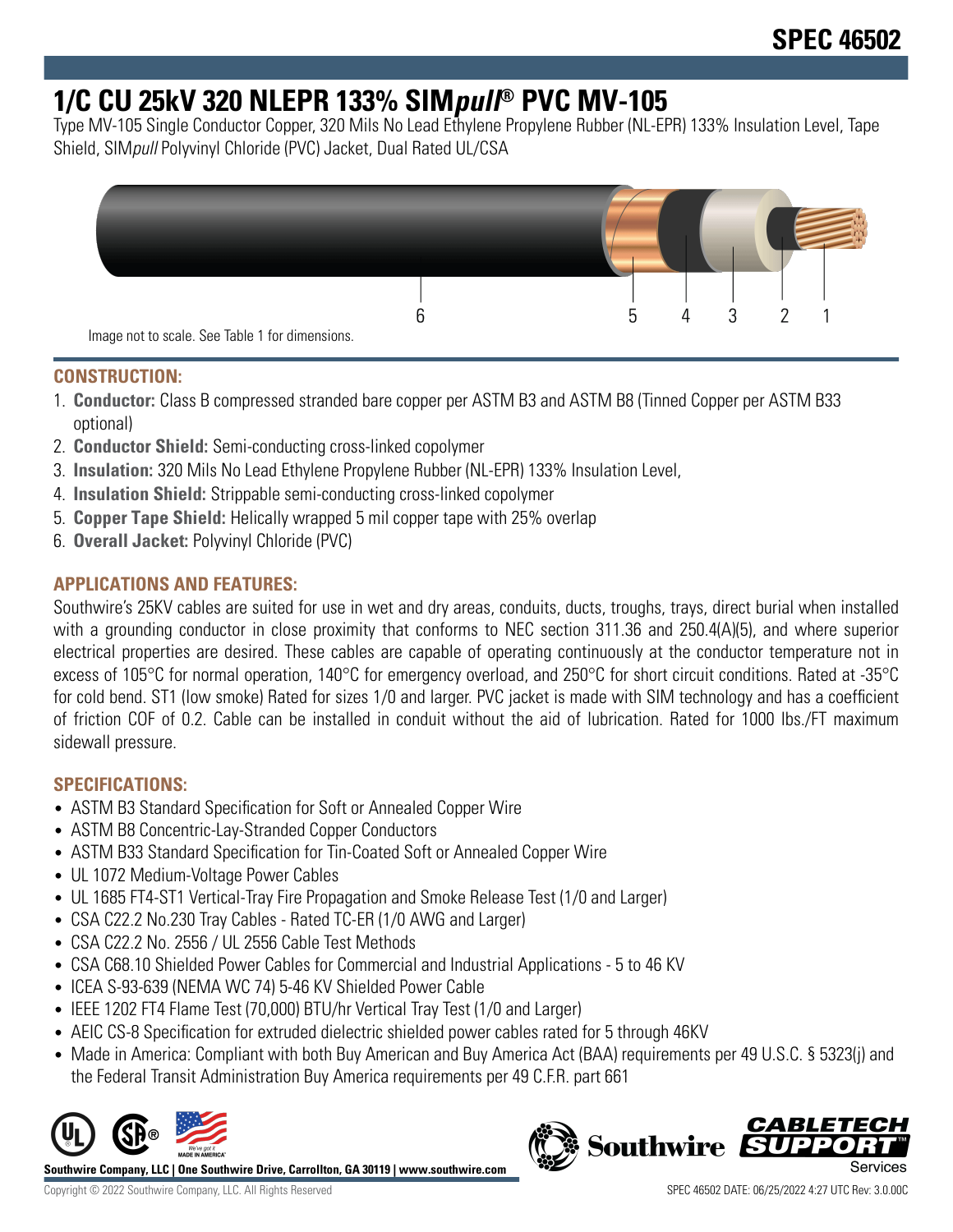#### **SAMPLE PRINT LEGEND:**

{SQFTG\_DUAL} SOUTHWIRE SIMpull{R} POWER CABLE MASTER-DESIGN {UL} XXX AWG CU 320 MILS NL-EPR 25KV 133% INS LEVEL 25%TS MV-105 FOR CT USE ST1 SUN RES (NESC) -- {CSA} XXX AWG CU 8.13mm (320 mils) NL-EPR 25KV 133% INS LEVEL 25%TS SR TC-ER 105{D}C FT4 -25{D}C LTDD -- PAT www.patentSW.com -- RoHS

| <b>Stock</b><br>Number | Cond.<br><b>Size</b> | Diameter Over<br>Conductor | Diameter Over<br>Insulation | Diameter Over<br><b>Insulation Shield</b> | Jacket<br><b>Thickness</b> | Approx.<br>0D | Approx.<br>Weight | Max Pull<br>Tension | Min Bending<br>Radius | Conduit<br>Size* |
|------------------------|----------------------|----------------------------|-----------------------------|-------------------------------------------|----------------------------|---------------|-------------------|---------------------|-----------------------|------------------|
|                        | AWG/<br>Kcmil        | inch                       | inch                        | inch                                      | mil                        | inch          | lb/1000ft         | $\mathsf{lb}$       | inch                  | inch             |
| TBA                    |                      | 0.322                      | 0.999                       | 1.059                                     | 80                         | 1.239         | 909               | 670                 | 14.9                  | 3.5              |
| 6446140                | 1/0                  | 0.362                      | 1.039                       | 1.099                                     | 80                         | 1.279         | 1009              | 845                 | 15.3                  | 4                |
| 644615                 | 2/0                  | 0.405                      | 1.082                       | 1.142                                     | 80                         | 1.322         | 1129              | 1065                | 15.9                  | 4                |
| 644616                 | 3/0                  | 0.456                      | 1.133                       | 1.193                                     | 80                         | 1.373         | 1278              | 1342                | 16.5                  | 4                |
| 644618                 | 4/0                  | 0.512                      | 1.189                       | 1.249                                     | 80                         | 1.429         | 1459              | 1693                | 17.1                  | 4                |
| 644619                 | 250                  | 0.558                      | 1.244                       | 1.304                                     | 80                         | 1.484         | 1622              | 2000                | 17.8                  | 5                |
| 644620                 | 300                  | 0.611                      | 1.297                       | 1.357                                     | 80                         | 1.537         | 1819              | 2400                | 18.4                  | 5                |
| 644621                 | 350                  | 0.661                      | 1.347                       | 1.407                                     | 80                         | 1.587         | 2015              | 2800                | 19.0                  | 5                |
| 6446230                | 500                  | 0.789                      | 1.475                       | 1.535                                     | 80                         | 1.715         | 2582              | 4000                | 20.6                  | 5                |
| 644624                 | 600                  | 0.866                      | 1.561                       | 1.621                                     | 110                        | .861          | 3062              | 4800                | 22.3                  | 6                |
| 6446260                | 750                  | 0.968                      | 1.663                       | 1.723                                     | 110                        | 1.963         | 3614              | 6000                | 23.6                  | 6                |
| 644627                 | 1000                 | 1.117                      | 1.812                       | 1.872                                     | 110                        | 2.112         | 4514              | 8000                | 25.3                  | 6                |

#### **Table 1 – Weights and Measurements**

All dimensions are nominal and subject to normal manufacturing tolerances

◊ Cable marked with this symbol is a standard stock item

\* Conduit size based on 3 phase 40% fill-factor without ground

1 Comply with ICEA S-93-639 Appendix C for jacket thickness determination

#### **Table 2 – Electrical and Engineering Data**

| Cond<br>Size  | DC<br>Resistance<br>@ 25°C | AC<br>Resistance<br>@ 90°C | Capacitive<br>Reactance @<br>60Hz | Inductive<br>Reactance @<br>60Hz | Zero Sequence<br>Impedance* | Positive<br>Sequence<br>Impedance* | <b>Shield Short</b><br>Circuit<br>Current 6<br>Cycles | Allowable<br>Ampacity In<br>Duct $90/105^{\circ}$ C <sup>TI</sup> | Allowable<br>Ampacity In Air<br>$90/105^{\circ}C^{\text{F}}$ |
|---------------|----------------------------|----------------------------|-----------------------------------|----------------------------------|-----------------------------|------------------------------------|-------------------------------------------------------|-------------------------------------------------------------------|--------------------------------------------------------------|
| AWG/<br>Kcmil | $\Omega/1000$ ft           | $\Omega/1000$ ft           | $M\Omega^*1000$ ft                | $\Omega/1000$ ft                 | $\Omega/1000$ ft            | $\Omega/1000$ ft                   | Amp                                                   | Amp                                                               | Amp                                                          |
|               | 0.129                      | 0.161                      | 0.061                             | 0.053                            | $0.519 + j0.334$            | $0.162 + j0.053$                   | 3478                                                  | 175/185                                                           | 225/250                                                      |
| 1/0           | 0.102                      | 0.128                      | 0.057                             | 0.051                            | $0.482 + j0.321$            | $0.128 + j0.051$                   | 3608                                                  | 200/215                                                           | 260/290                                                      |
| 2/0           | 0.081                      | 0.101                      | 0.053                             | 0.049                            | $0.452 + j0.307$            | $0.102 + j0.049$                   | 3748                                                  | 230/245                                                           | 300/330                                                      |
| 3/0           | 0.064                      | 0.080                      | 0.049                             | 0.047                            | $0.427 + j0.291$            | $0.081 + i0.047$                   | 3914                                                  | 260/275                                                           | 345/380                                                      |
| 4/0           | 0.051                      | 0.064                      | 0.045                             | 0.045                            | $0.405 + j0.276$            | $0.065 + j0.045$                   | 4096                                                  | 295/315                                                           | 395/445                                                      |
| 250           | 0.043                      | 0.054                      | 0.043                             | 0.044                            | $0.390 + j0.262$            | $0.055 + j0.044$                   | 4275                                                  | 325/345                                                           | 440/490                                                      |
| 300           | 0.036                      | 0.045                      | 0.041                             | 0.043                            | $0.376 + j0.249$            | $0.046 + j0.043$                   | 4447                                                  | 357/380                                                           | 492/547                                                      |
| 350           | 0.031                      | 0.039                      | 0.038                             | 0.042                            | $0.365 + j0.238$            | $0.040 + j0.042$                   | 4610                                                  | 390/415                                                           | 545/605                                                      |
| 500           | 0.022                      | 0.028                      | 0.034                             | 0.040                            | $0.341 + j0.213$            | $0.029 + j0.039$                   | 5026                                                  | 465/500                                                           | 680/755                                                      |
| 600           | 0.018                      | 0.023                      | 0.032                             | 0.039                            | $0.328 + j0.198$            | $0.024 + j0.039$                   | 5306                                                  | 505/544                                                           | 765/855                                                      |
| 750           | 0.014                      | 0.019                      | 0.029                             | 0.038                            | $0.314 + j0.182$            | $0.020 + j0.038$                   | 5638                                                  | 565/610                                                           | 870/970                                                      |
| 1000          | 0.011                      | 0.015                      | 0.026                             | 0.036                            | $0.296 + j0.163$            | $0.016 + j0.036$                   | 6123                                                  | 640/690                                                           | 1040/1160                                                    |



Southwire Company, LLC | One Southwire Drive, Carrollton, GA 30119 | www.southwire.com **Second Company** Services